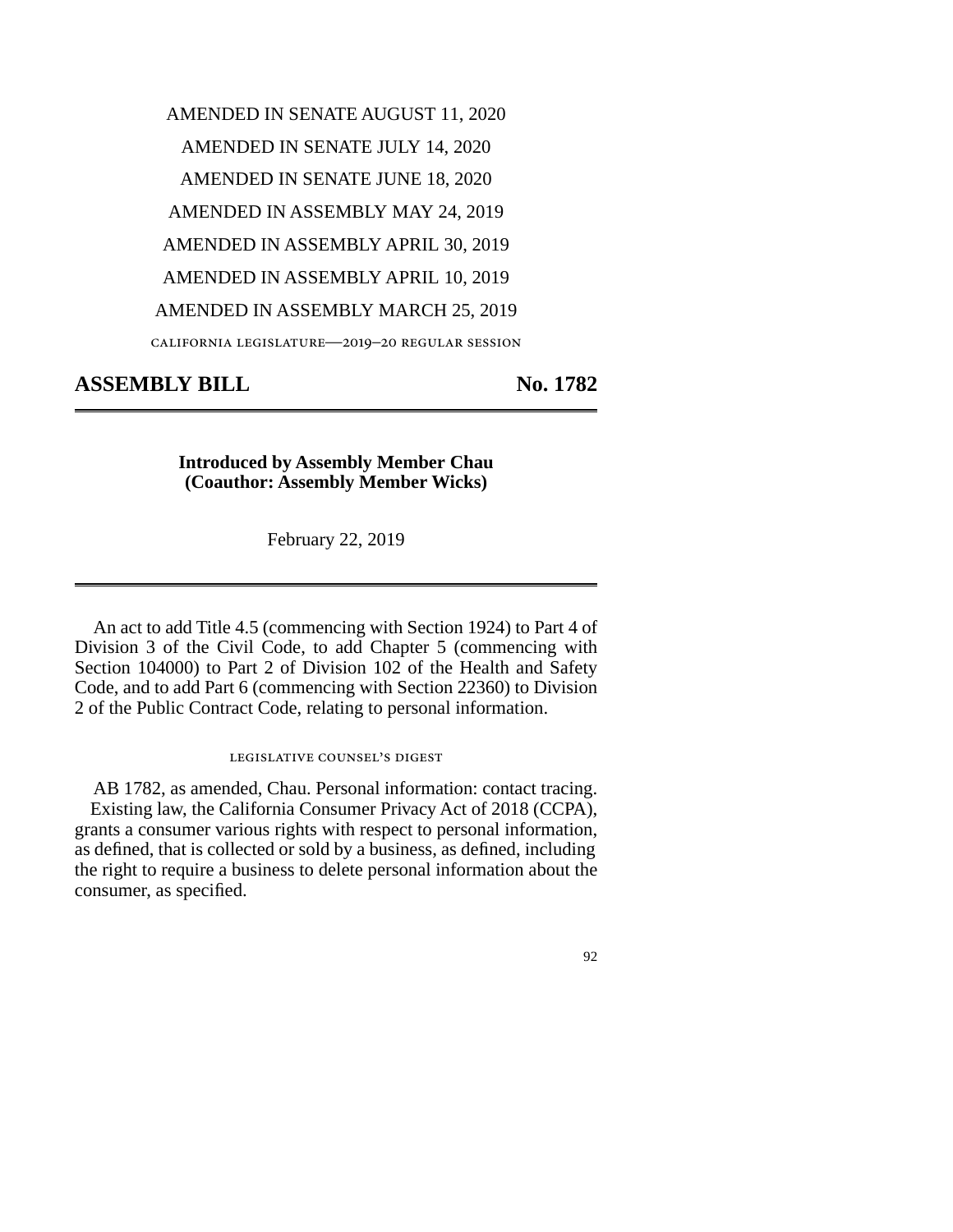This bill, the Technology-Assisted Contact Tracing Public Accountability and Consent Terms (TACT-PACT) Act, would generally regulate public health entities and businesses, as defined, that provide technology-assisted contact tracing (TACT), as defined. The bill would, among other things, require a business or public health entity offering TACT to provide a simple mechanism for a user to revoke consent for the collection, use, maintenance, or disclosure of data and permit revocation of consent at any time. The bill would require a business offering TACT that is not affiliated with a public health entity to clearly and conspicuously disclose upon solicitation and provision of that service that the service is not affiliated with a public health entity. The bill would require a public health entity participating in TACT to require that any report of exposure be verified by a health care professional *or public health entity* before notifying persons who have been or may have been in contact with the reporting individual or before publicly disclosing exposure data.

This bill would require a business or public health entity offering TACT to individual users to issue a public report, at least once every 90 days, containing certain information, including the number of individuals whose personal information was collected, used, or disclosed pursuant to TACT, the categories of information, and the recipients of that information, as specified.

This bill would prohibit a business or public entity from discriminating against a person on the basis of participation or nonparticipation in TACT, as specified.

Existing law generally governs contracts entered into by a state or local agency.

This bill would, among other things, require data collected and maintained in the course of fulfilling the duties of a TACT contract to be encrypted to the extent practicable and would require certain provisions to be included in a TACT contract, including a provision creating performance metrics for evaluation of the particular goods or services provided pursuant to the contract.

*This bill would subject a violation of its provisions to civil damages and reasonable attorney fees, as specified.* 

Vote: majority. Appropriation: no. Fiscal committee: yes. State-mandated local program: no.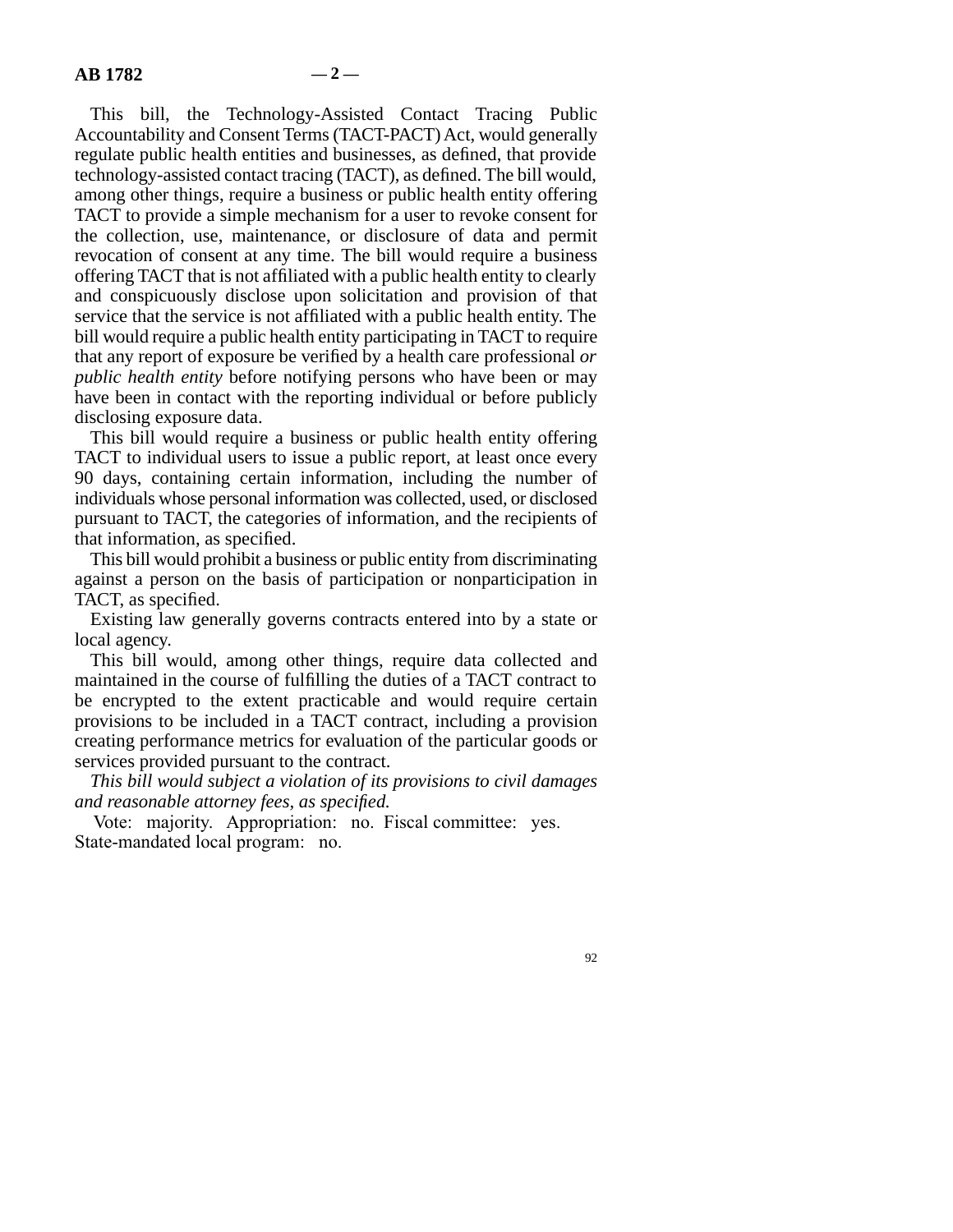## *The people of the State of California do enact as follows:*

 line 1 SECTION 1. This act shall be known, and may be cited, as the 2 Technology-Assisted Contact Tracing Public Accountability and 3 Consent Terms (TACT-PACT) Act. 4 SEC. 2. Title 4.5 (commencing with Section 1924) is added to 5 Part 4 of Division 3 of the Civil Code, to read:  $6 \epsilon$  line 7 TITLE 4.5. TECHNOLOGY-ASSISTED CONTACT 8 TRACING PUBLIC ACCOUNTABILITY AND CONSENT 9 TERMS (TACT-PACT) 10 11 1924. For purposes of this title:<br>12 (a) "Business" means a sole (a) "Business" means a sole proprietorship, partnership, 13 corporation, association, or other group, including, but not limited 14 to, a nonprofit entity. 15 (b)  $(1)$  "Consent" means an affirmative act by an individual 16 that is both of the following: 17 (A) Clearly and conspicuously communicates the individual's 18 authorization of an act or practice. 19 (B) Made in the absence of any mechanism in a user interface 20 that has the purpose or substantial effect of obscuring, subverting, 21 or impairing decisionmaking or choice to obtain consent. 22 (2) Consent shall not be inferred from inaction.<br>23 (c) "Data" means measurements, transactions, or line 23 (c) "Data" means measurements, transactions, determinations, 24 locations, or other information, whether or not that information 25 can be associated with a specific natural person. 26 (d) "Personal information" means data that identifies, relates 27 to, describes, is reasonably capable of being associated, or could 28 reasonably be linked, directly or indirectly, with a specific natural 29 person or household. 30 (e) "Public health entity" means a state or local public entity 31 that is responsible for public health matters as part of its official 32 mandate. *health department or a public university health center.*  line 33 (f) *(1)* "Technology-assisted contact tracing (TACT)" means 34 the use of a digital application or other electronic or digital platform 35 that is capable of independently transmitting information and is 36 offered to individuals for the purpose of identifying and monitoring 37 individuals, through data collection and analysis, who may have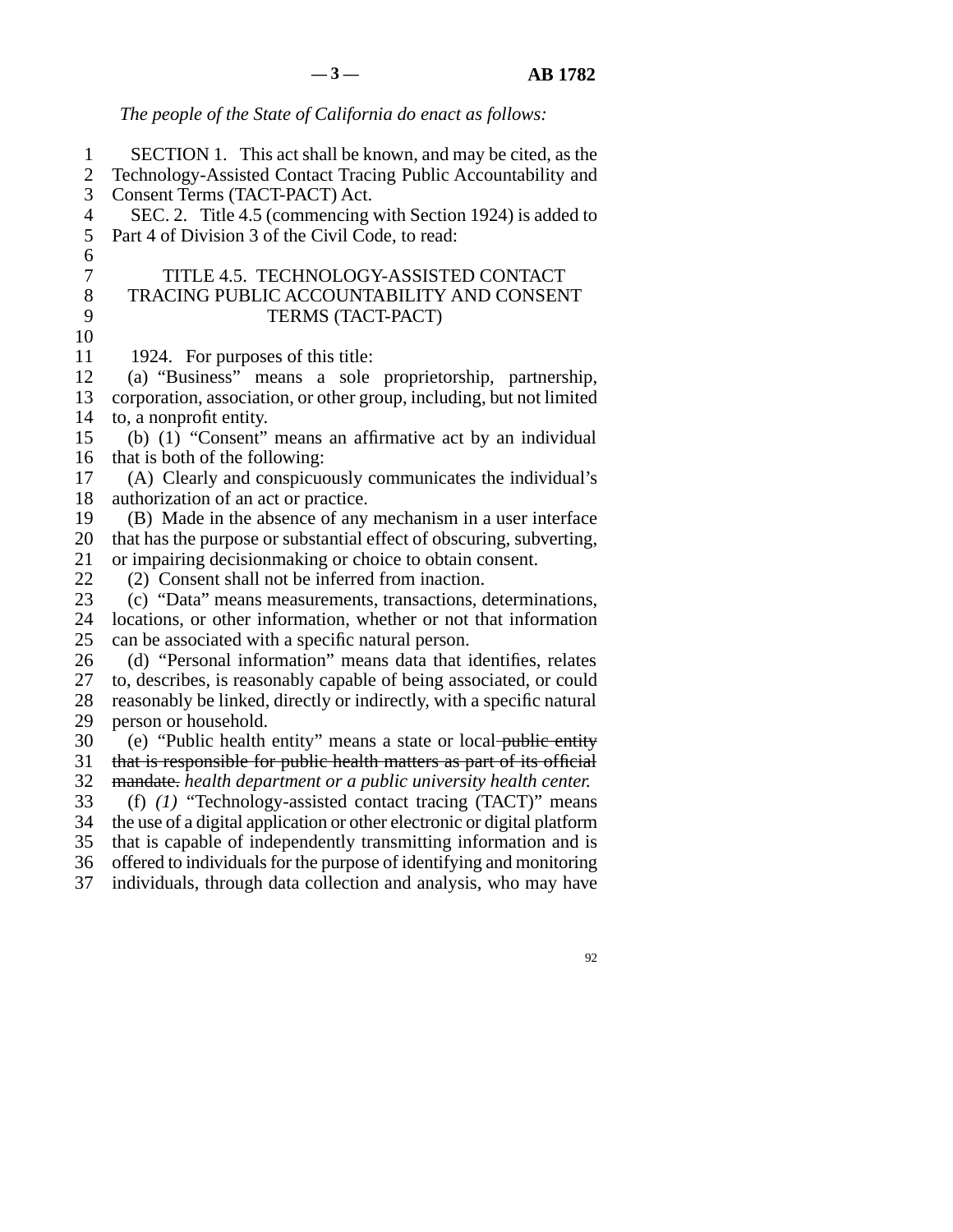- 1 had contact with an infectious person as a means of controlling
- 2 the spread of a communicable disease.<br>3 (2) "Technology-assisted contact to line 3 *(2) "Technology-assisted contact tracing (TACT)" does not*
- line 4 *include the use of a device issued at a general acute care hospital,*
- 5 *acute psychiatric hospital, or skilled nursing facility, as defined*
- line 6 *in Section 1250 of the Health and Safety Code, that is used only*

line 7 *within the issuing health facility's campus.* 

- 8 1924.1. A business or public health entity offering TACT to 9 individual users shall do all of the following:
- 10 (a) Ensure that a request for an individual's consent for the 11 collection, use, maintenance, or disclosure of data includes the 12 public health purpose for which that individual's data will be 13 collected, used, maintained, or disclosed, and the party or parties 14 to whom that data will be disclosed.
- 15 (b) Provide a simple mechanism for a user to revoke consent 16 for the collection, use, maintenance, or disclosure of data and 17 permit revocation of consent at any time.
- 18 (c) Disclose to the user the categories of data collected, used,
- 19 or disclosed and the specific public health purposes for which each 20 category will be collected, used, or disclosed.
- 21 (d) Provide users with an effective mechanism by which to 22 access, correct, and delete their personal information.
- 23 (e) Delete any personal information collected pursuant to TACT
- 24 within 60 days from the time of collection.<br>25 (f) (1) Delete any data collected pursual  $\ell(f)$  (1) Delete any data collected pursuant to TACT within 60 26 *days from the time of collection.*
- line 27 *(2) This subdivision shall not apply to data that is maintained*  28 *and used solely for the purpose of research, as defined in Part 46* 29 *(commencing with Section 46.101) of Title 45 of the Code of* line 30 *Federal Regulations, and is subject to the regulations pursuant to*
- 31 *that part.*
- $\begin{matrix} 32 & (f) \\ 33 & (g) \end{matrix}$
- $\zeta(g)$  Ensure that all components of TACT are capable of being 34 temporarily disabled and removed by the user in a manner that is
- 35 clear, simple, and does not include any unnecessary steps.
- line 36 *(h) Encrypt any data collected and maintained pursuant to*
- 37 *TACT to the extent practicable.*
- 38  $(g)$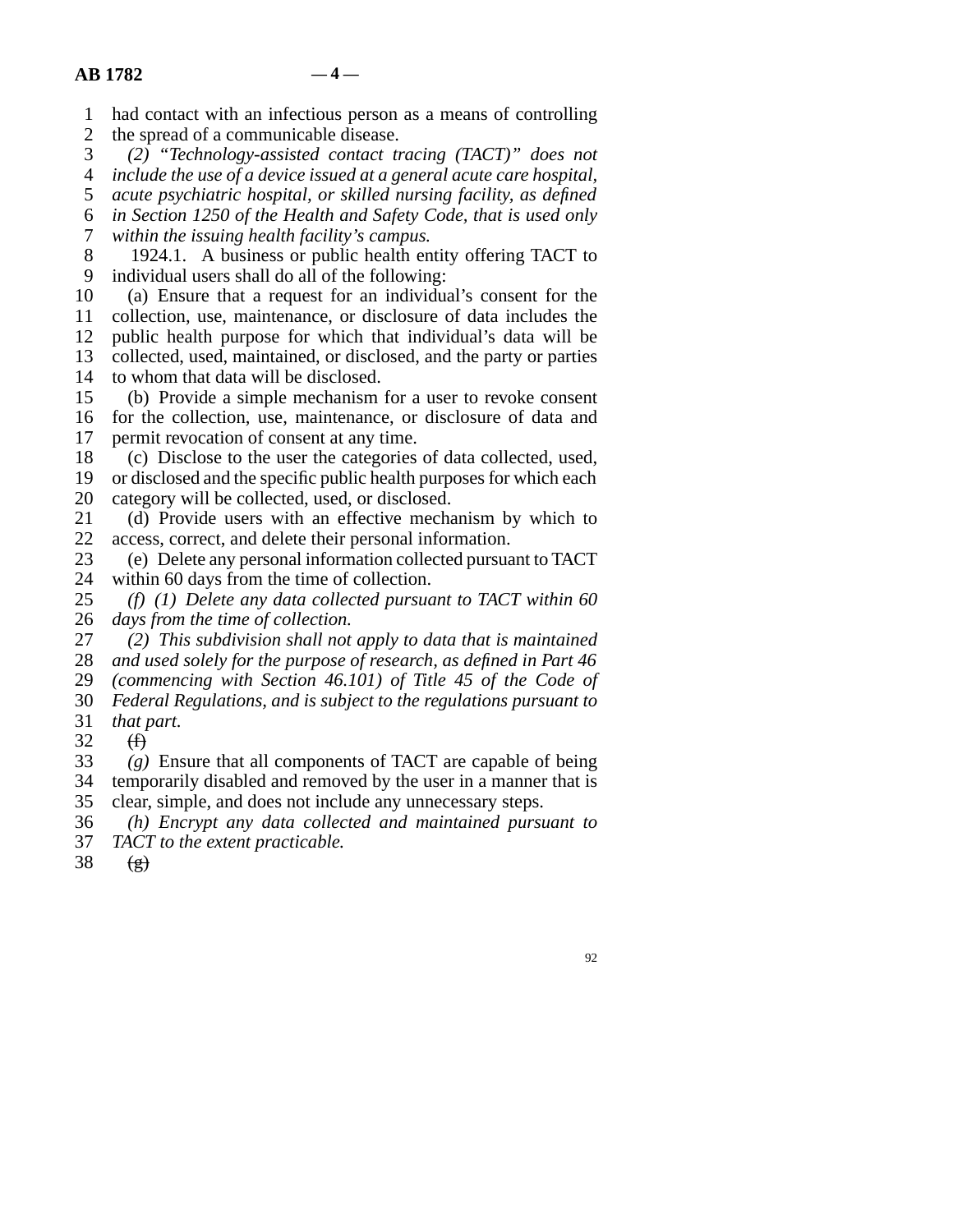line 1 *(i)* Clearly and conspicuously disclose that the absence of an 2 exposure notice does not ensure that the individual has not been

- 3 exposed to the condition of public health concern.
- $4$  (h)

 line 5 *(j)* Issue a public report, at least once every 90 days, containing 6 all of the following information:

7 (1) The number of individuals whose personal information was 8 collected, used, or disclosed pursuant to TACT.

 line 9 (2) The categories of data collected, used, or disclosed and the 10 specific public health purposes for which each category was 11 collected, used, or disclosed pursuant to TACT.

12 (3) The recipient to whom any of the information described in 13 paragraphs  $(1)$  and  $(2)$  was disclosed.

 $14 \quad \overrightarrow{ii}$ 

15 (k) Implement and maintain reasonable security procedures and

16 practices, appropriate to the nature of the data and the purposes

17 for which that data will be used, to protect that data from

18 unauthorized use, disclosure, access, destruction, or modification,

19 including all of the following:

20 (1) Administrative safeguards.

21 (2) Physical safeguards.

22 (3) Technical safeguards.<br>23 1924.3. A business or  $p$ 

1924.3. A business or public health entity offering TACT to 24 individual users shall not do any of the following:<br>25 (a) Collect, use, maintain, or disclose data for

(a) Collect, use, maintain, or disclose data for the purpose of

26 providing TACT without the affirmative consent of the individual

27 to whom that data pertains.

28 (b) Collect, use, maintain, or disclose personal information that

29 is not reasonably necessary to provide  $\alpha$  service or conduct an

30 activity that a user has requested. *TACT services*.

31 1924.4. A business or public entity shall not do any of the 32 following:

33 (a) Discriminate on the basis of participation or nonparticipation

34 in TACT or any behavior or disclosure pursuant thereto.

35 (b) Impose a penalty on the basis of participation or 36 nonparticipation in TACT or any behavior or disclosure pursuant 37 thereto.

38 (c) Require any person, including, but not limited to, an

39 employee or independent contractor, to participate in TACT or

40 any behavior or disclosure pursuant thereto.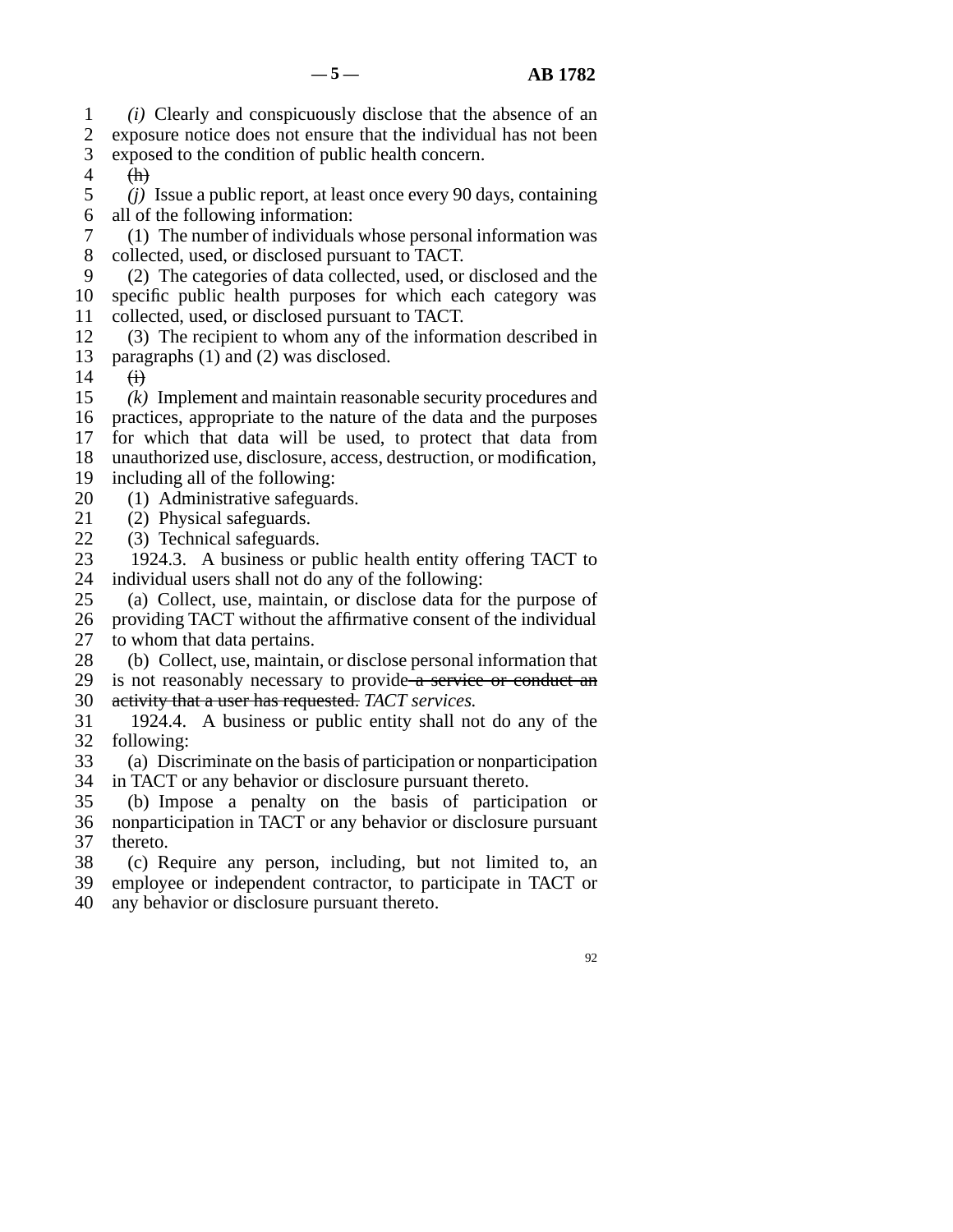1 1924.5. (a) A business providing TACT that is not affiliated 2 with a public health entity shall clearly and conspicuously disclose<br>3 upon solicitation and provision of a TACT service that the service upon solicitation and provision of a TACT service that the service 4 is not affiliated with a public health entity. line 5 (b) A business described in subdivision (a) shall not hold itself 6 out to be affiliated with a public health entity. line 7 (c) A business described in subdivision (a) shall not associate 8 data collected from a user pursuant to TACT in any way with data 9 otherwise collected or maintained for other purposes without that 10 user's consent. line 11 *(d) A business described in subdivision (a) shall not use data*  12 *collected from a user pursuant to TACT for a purpose other than* 13 *facilitating contact tracing for the immediate public health purpose* 14 *or implementing TACT system improvements.*  line 15 *(e) A business described in subdivision (a) shall not reidentify*  16 *or attempt to reidentify deidentified, anonymized, or aggregated* 17 *data collected pursuant to TACT.* 18 1924.6. This title shall not be construed to limit or prohibit a 19 *public health entity or its agent from administering programs to* 20 *identify individuals who have contracted, or may have been*  line 21 *exposed to, a public health condition through traditional means*  22 *intended to monitor and mitigate the transmission of a disease or* 23 *disorder, including, but not limited to, interviews, outreach, case* 24 *investigation, and other recognized investigatory measures.*<br>25 1924.8. (a) (1) A business that violates this title sha  $1924.8$ . *(a)*  $(1)$  *A business that violates this title shall be* 26 *subject to a civil judgment for reasonable attorney fees, injunctive* 27 *relief, and the following:* 28 (A) If the violation does not directly result in disclosure of data, 29 *the greater of the following:* 30 *(i) Actual damages.* 

 line 31 *(ii) Statutory damages in an amount not greater than one*  32 *hundred dollars (\$100) for each day that the violation occurred.*<br>33 (*B*) If the violation is not a willful violation, but the violation

(B) If the violation is not a willful violation, but the violation line 34 *directly results in disclosure of data, the greater of the following:*  35 *(i) Actual damages.* 

 line 36 *(ii) Statutory damages in an amount not greater than one*  37 *hundred dollars (\$100) for each violation.* 

18 (C) If the violation is a willful violation and directly results in disclosure of data, the greater of the following:

- disclosure of data, the greater of the following:
- line 40 *(i) Actual damages.*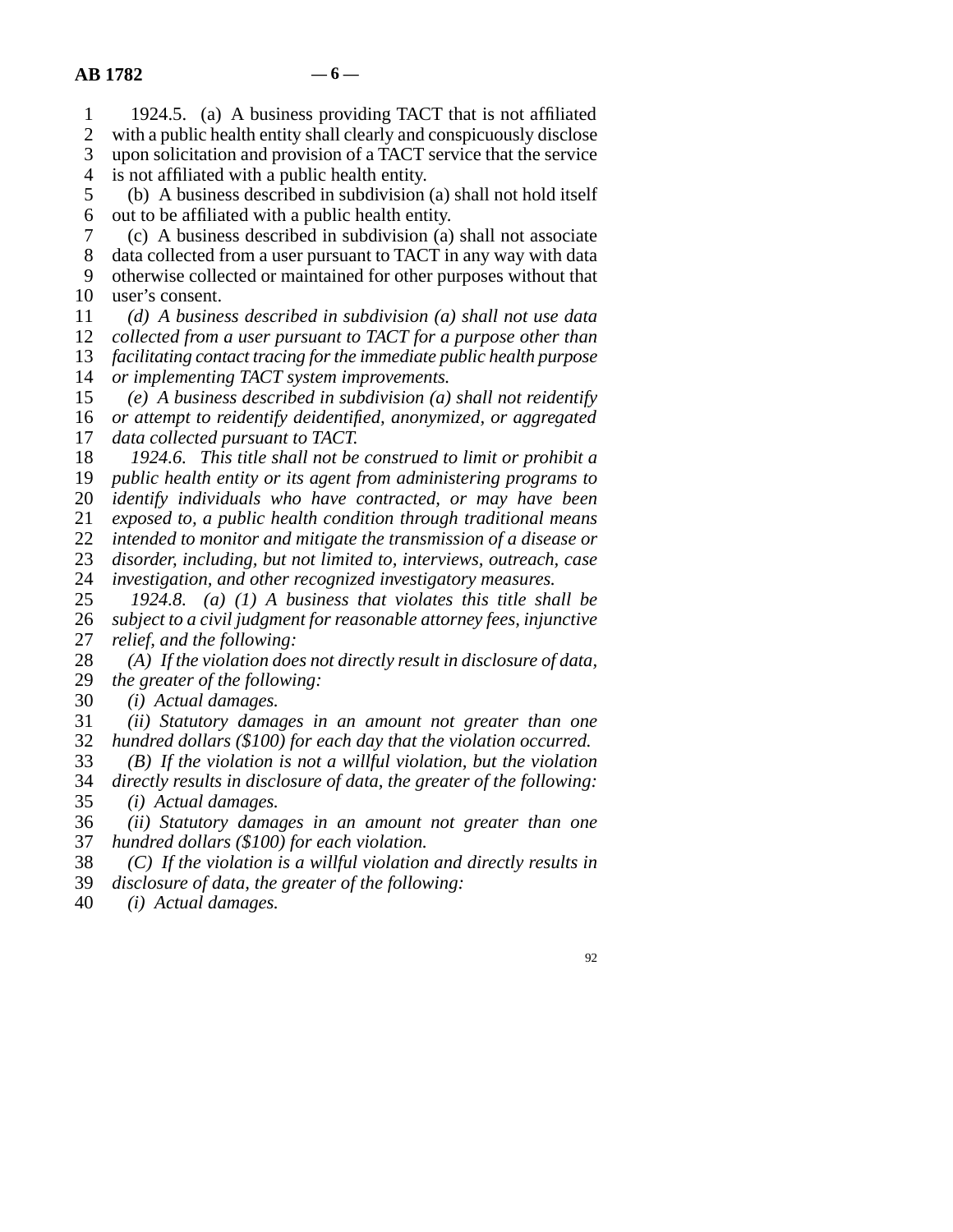- line 1 *(ii) Statutory damages in an amount not greater than five*  2 *hundred dollars (\$500) for each violation.*
- line 3 *(2) The Attorney General, a district attorney, a city attorney,*  line 4 *or a member of the public may bring a civil action against a*  5 *business for relief pursuant to this subdivision.*
- line 6 *(b) (1) A public entity that violates this title shall be subject to*  line 7 *a civil judgment for reasonable attorney fees, injunctive relief, and*  8 *the following:*
- line 9 *(A) If the violation does not directly result in disclosure of data,*  10 *injunctive relief.*
- line 11 *(B) If the violation is not a willful violation, but the violation*  12 *directly results in disclosure of data, actual damages.*
- 13 (C) If the violation is a willful violation and directly results in 14 *disclosure of data, the greater of the following:*
- 15 *(i) Actual damages.*
- 16 *(ii)* Statutory damages in an amount not greater than five 17 *hundred dollars (\$500) for each violation.*
- line 18 *(2) (A) A civil action against a public entity for damages*
- 19 *pursuant to this subdivision may be brought only by the Attorney* 20 *General, a district attorney, or a city attorney.*
- line 21 *(B) A member of the public may bring a civil action against a*  22 *public entity to obtain relief pursuant to this subdivision only to*
- 23 *obtain injunctive relief and reasonable attorney fees.*
- 24 SEC. 3. Chapter 5 (commencing with Section 104000) is added<br>25 to Part 2 of Division 102 of the Health and Safety Code, to read: to Part 2 of Division 102 of the Health and Safety Code, to read:
- $\frac{26}{27}$ CHAPTER 5. TECHNOLOGY-ASSISTED CONTACT TRACING PUBLIC 28 ACCOUNTABILITY AND CONSENT TERMS (TACT-PACT)
- 29
- 30 104000. For purposes of this chapter:
- 31 (a) (1) "Consent" means an affirmative act by an individual 32 that is both of the following:
- 33 (A) Clearly and conspicuously communicates the individual's 34 authorization of an act or practice.
- 35 (B) Made in the absence of any mechanism in a user interface
- 36 that has the purpose or substantial effect of obscuring, subverting,
- 37 or impairing decisionmaking or choice to obtain consent.
- 38 (2) Consent shall not be inferred from inaction.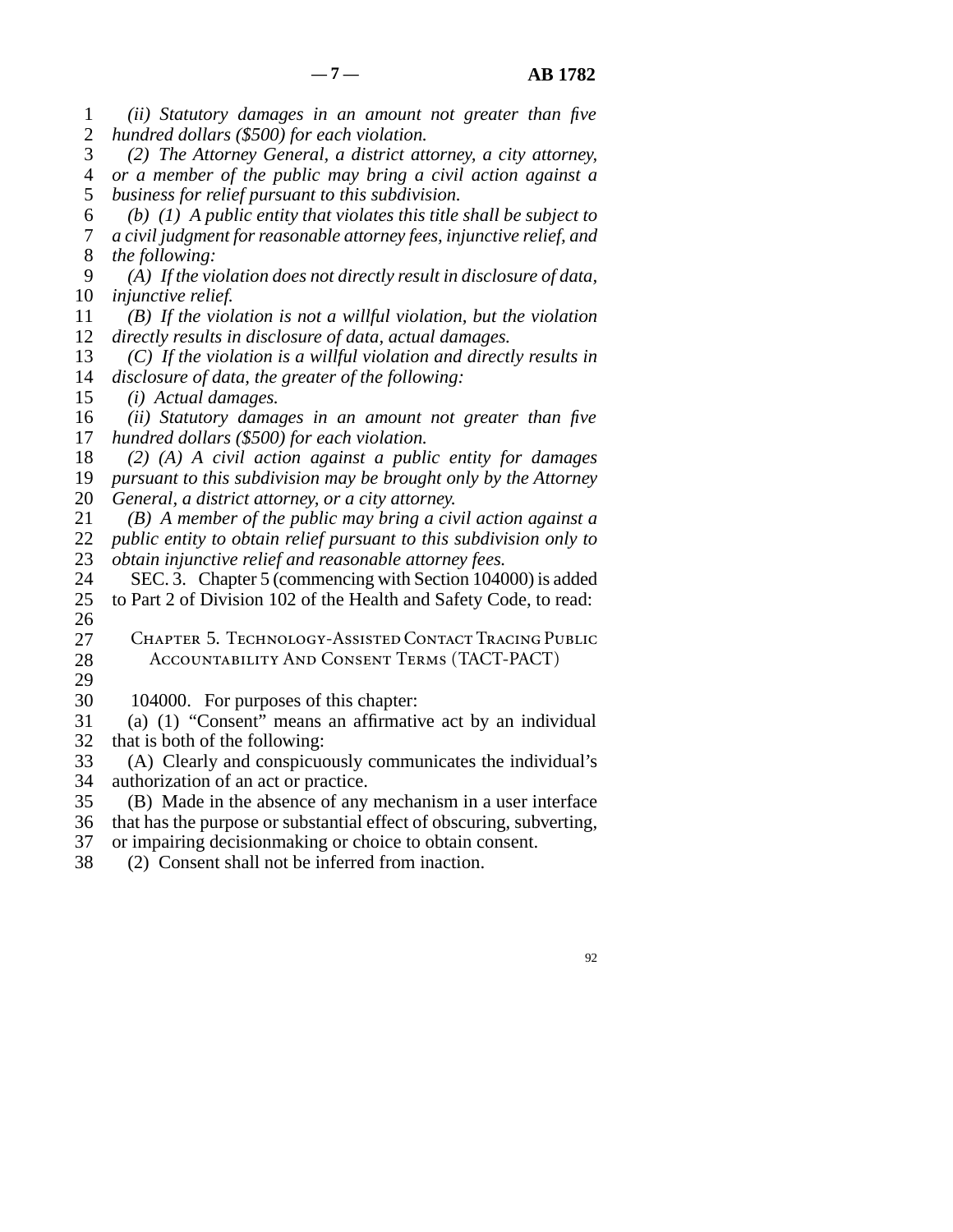line 1 (b) "Data" means measurements, transactions, determinations, 2 locations, or other information, whether or not that information<br>3 can be associated with a specific natural person.

can be associated with a specific natural person.

 line 4 (c) "Personal information" means data that identifies, relates 5 to, describes, is reasonably capable of being associated, or could line 6 reasonably be linked, directly or indirectly, with a specific natural 7 person or household.

8 (d) "Public health entity" means a state or local public entity 9 that is responsible for public health matters as part of its official 10 mandate. *health department or a public university health center.* 

 line 11 (e) "Technology-assisted contact tracing (TACT)" means the 12 use of a digital application or other electronic or digital platform 13 that is capable of independently transmitting information, and is 14 offered to individuals for the purpose of identifying and monitoring 15 individuals, through data collection and analysis, who may have 16 had contact with an infectious person as a means of controlling 17 the spread of a communicable disease.

18 104002. (a) Notwithstanding any other law, a public entity 19 that is not a public health entity shall not-deploy or cause the 20 <del>deployment of</del> offer TACT.

21 (b) Participation in TACT, and any behavior or furnishing of 22 information or consent for the purpose of effectuating TACT, shall<br>23 be entirely voluntary. be entirely voluntary.

24 (c) (1) Personal information collected, used, or maintained by a public health entity for the purpose of *through* TACT shall not a public health entity for the purpose of *through* TACT shall not 26 be used for any purpose other than facilitating the response to the 27 immediate public health purpose.

28 (2) For purposes of this subdivision, "facilitating the response 29 to the immediate public health purpose" does not include 30 enforcement of laws or orders pertaining to the public health 31 purpose or created in response to the public health purpose, or 32 investigations into violations of those orders and laws.<br>33 (d) A public health entity shall not associate data

(d) A public health entity shall not associate data collected 34 pursuant to TACT in any way with data otherwise collected or 35 maintained for other purposes.

 line 36 *(e) A public health entity shall not offer TACT if the TACT*  37 *collects, uses, retains, or shares geolocation information.* 

line 38 *(f) A public health entity that is a public university health center* 

line 39 *shall not allow access to data collected pursuant to TACT by any* 

line 40 *agent or division of the university outside of the health center.*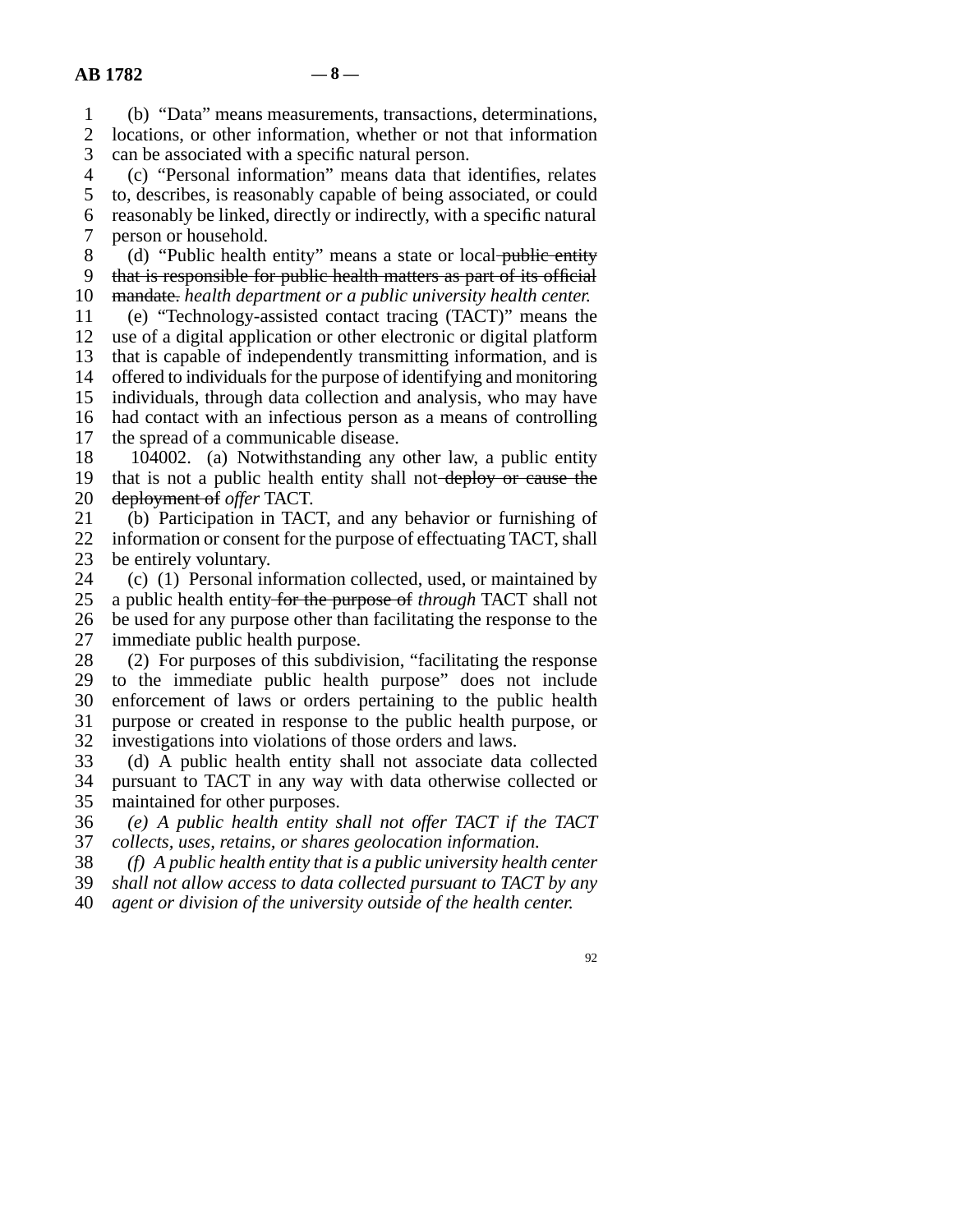line 1 104004. A public health entity participating in TACT shall do 2 all of the following: line 3 (a) *(1)* Require that any report of exposure *exposure, including*  line 4 *a presumptive report of exposure,* be verified by a health care 5 professional *or public health entity* before notifying persons who 6 have been or may have been in contact with the reporting individual 7 or before publicly disclosing exposure data. line 8 *(2) For purposes of this subdivision, "verified" means to have*  line 9 *made an expert determination based on case history, test results,*  10 *symptoms, or any other readily available information pertinent to*  line 11 *the case that the condition of an individual meets the public health*  12 *definition of a case, or presumptive case, of a specific infectious* 13 *disease.* 14 (b) Issue a public report, at least once every 90 days, stating all 15 of the following:  $16$  (1) The number of individuals whose personal information the 17 public health entity collected, used, or disclosed pursuant to TACT.  $18$  (2) The categories of data collected, used, or disclosed and the 19 specific public health purposes for which each category was 20 collected, used, or disclosed pursuant to TACT. 21  $(3)$  The recipient to whom any of the information described in 22 paragraphs  $(1)$  and  $(2)$  was disclosed.<br>23  $(e)$  $\Theta$ 24 *(b)* Comply with other applicable laws, including Title 4.5<br>25 (commencing with Section 1924) of Part 4 of Division 3 of the (commencing with Section 1924) of Part 4 of Division 3 of the 26 Civil Code. 27 104006. A public health entity participating in TACT shall not 28 charge a user fee for participation in TACT. 29 104008. This chapter shall not be construed to limit or prohibit 30 a public health entity or its agent from administering programs to 31 identify individuals who have contracted, or may have been 32 exposed to, a public health condition through traditional means 33 intended to monitor and mitigate the transmission of a disease or 34 disorder, including interviews, outreach, case investigation, and 35 other recognized investigatory measures. line 36 *104010. (a) A public entity that violates this chapter shall be*  line 37 *subject to a civil judgment for reasonable attorney fees, injunctive*  38 *relief, and the following:*  line 39 *(1) If the violation does not directly result in disclosure of data,*   $-9 - 4B 1782$ 

40 *injunctive relief.*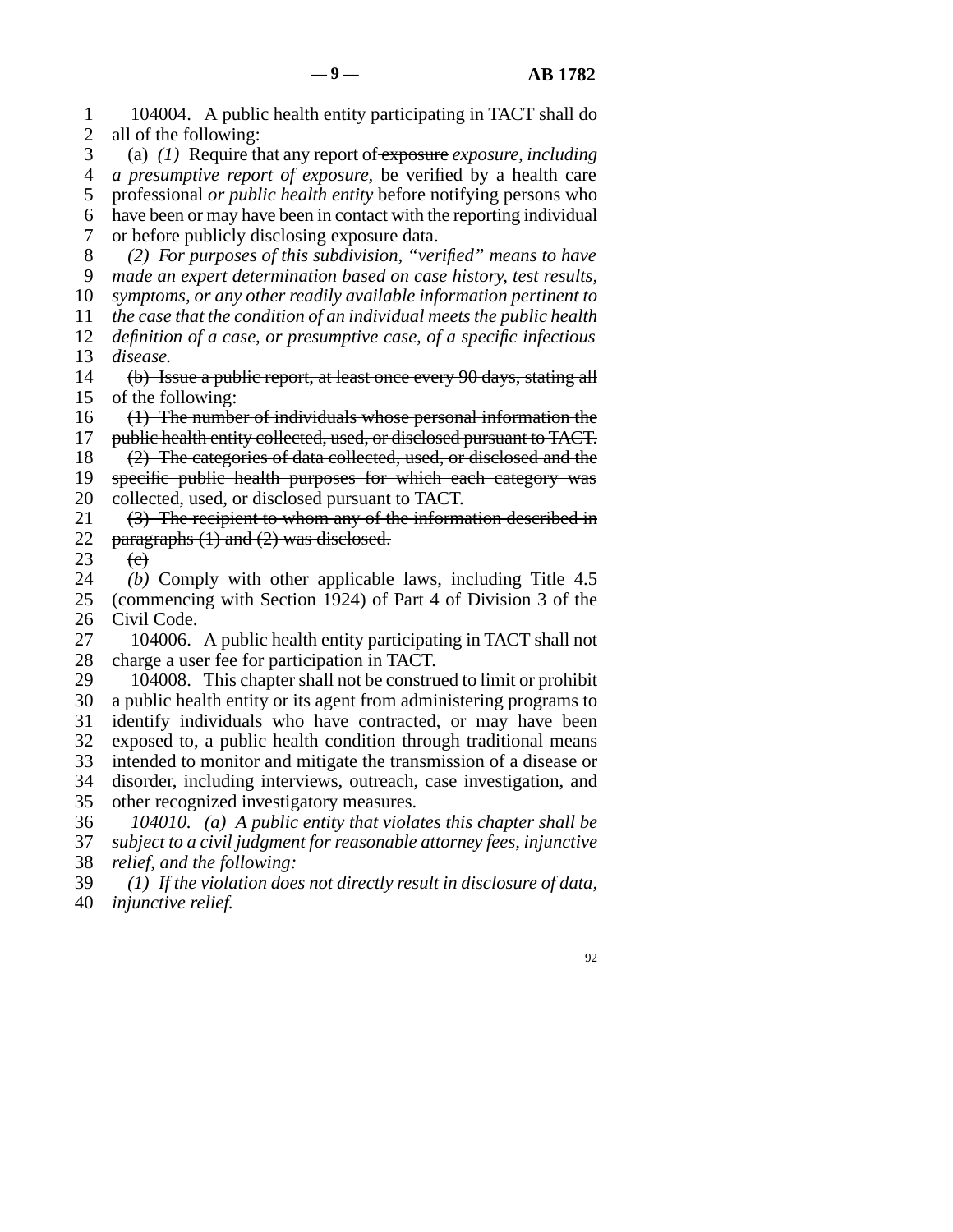| $\mathbf{1}$             | $(2)$ If the violation is not a willful violation, but the violation  |
|--------------------------|-----------------------------------------------------------------------|
| $\overline{2}$           | directly results in disclosure of data, actual damages.               |
| 3                        | $(3)$ If the violation is a willful violation and directly results in |
| $\overline{\mathcal{A}}$ | disclosure of data, the greater of the following:                     |
| 5                        | (A) Actual damages.                                                   |
| 6                        | $(B)$ Statutory damages in an amount not greater than five            |
| 7                        | hundred dollars (\$500) for each violation.                           |
| 8                        | (b) $(1)$ A civil action against a public entity for damages          |
| 9                        | pursuant to subdivision $(a)$ may be brought only by the Attorney     |
| 10                       | General, a district attorney, or a city attorney.                     |
| 11                       | $(2)$ A member of the public may bring a civil action against a       |
| 12                       | public entity to obtain relief pursuant to subdivision $(a)$ only to  |
| 13                       | obtain injunctive relief and reasonable attorney fees.                |
| 14                       | SEC. 4. Part 6 (commencing with Section 22360) is added to            |
| 15                       | Division 2 of the Public Contract Code, to read:                      |
| 16                       |                                                                       |
| 17                       | PART 6. TECHNOLOGY-ASSISTED CONTACT TRACING                           |
| 18                       | PUBLIC ACCOUNTABILITY AND CONSENT TERMS                               |
| 19                       | (TACT-PACT)                                                           |
| 20                       |                                                                       |
| 21                       | 22360. For purposes of this part:                                     |
| 22                       | (a) (1) "Consent" means an affirmative act by an individual           |
| 23                       | that is both of the following:                                        |
| 24                       | (A) Clearly and conspicuously communicates the individual's           |
| 25                       | authorization of an act or practice.                                  |
| 26                       | (B) Made in the absence of any mechanism in a user interface          |
| 27                       | that has the purpose or substantial effect of obscuring, subverting,  |
| 28                       | or impairing decisionmaking or choice to obtain consent.              |
| 29                       | (2) Consent shall not be inferred from inaction.                      |
| 30                       | (b) "Data" means measurements, transactions, determinations,          |
| 31                       | locations, or other information, whether or not that information      |
| 32                       | can be associated with a specific natural person.                     |
| 33                       | (c) "Personal information" means data that identifies, relates        |
| 34                       | to, describes, is reasonably capable of being associated, or could    |
| 35                       | reasonably be linked, directly or indirectly, with a specific natural |
| 36                       | person or household.                                                  |
| 37                       | (d) "Public health entity" means a state or local-public entity       |
| 38                       | that is responsible for public health matters as part of its official |
| 39                       | mandate. health department or a public university health center.      |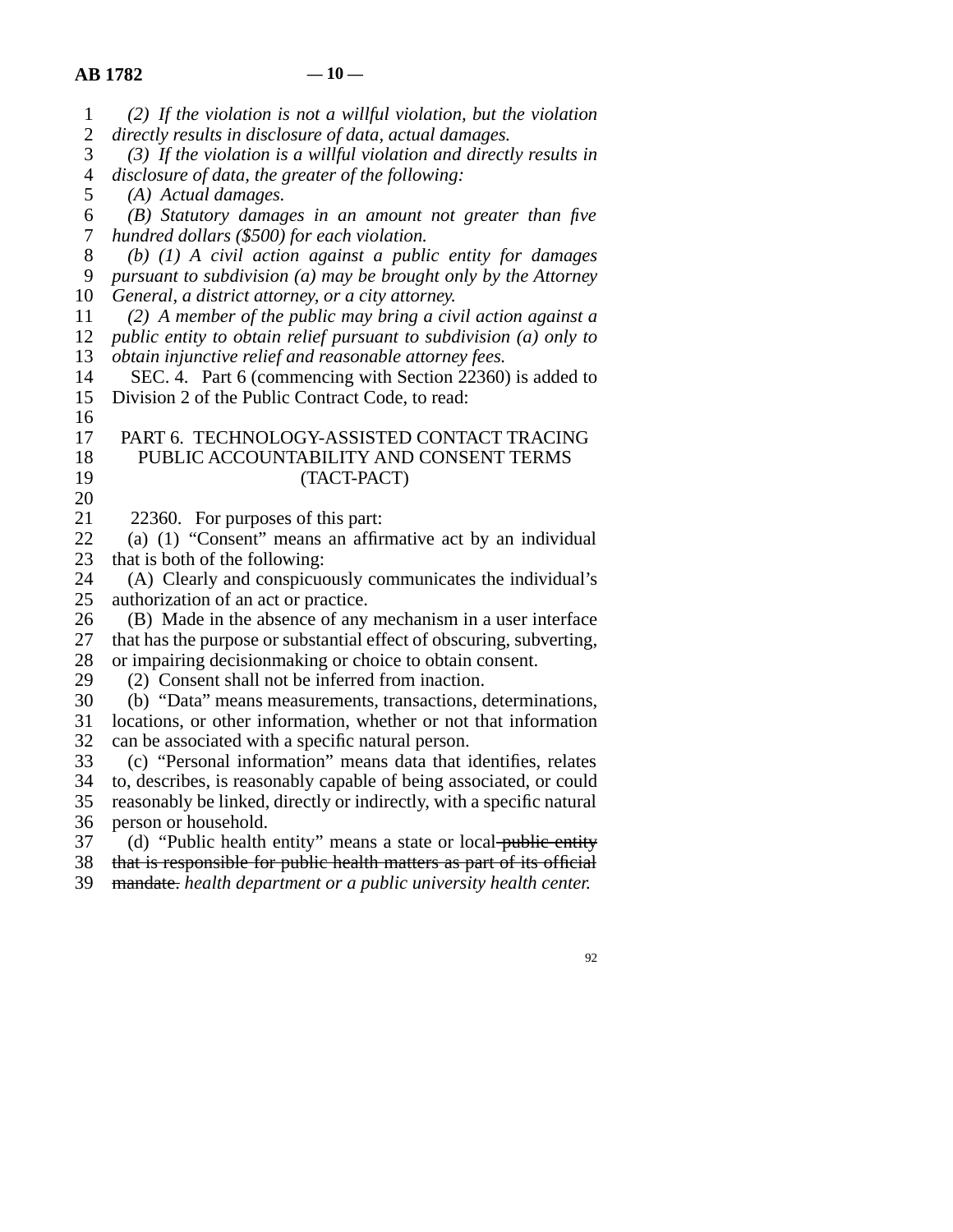line 1 (e) "Technology-assisted contact tracing (TACT)" means the 2 use of a digital application or other electronic or digital platform 3 that is capable of independently transmitting information, and is 4 offered to individuals for the purpose of identifying and monitoring 5 individuals, through data collection and analysis, who may have line 6 had contact with an infectious person as a means of controlling 7 the spread of a communicable disease. 8 22362. (a) Notwithstanding any other law, a public entity that

9 is not a public health entity shall not enter into a TACT contract. 10 (b) Any data collected by, and any inventions, discoveries, 11 intellectual property, technical communications, and records 12 originated or prepared by, the contractor in the course of activities 13 governed by the contract, including papers, reports, charts, 14 computer programs, and other documentation, shall be the public 15 health entity's exclusive property.

16 (c) Any data collected and maintained in the course of fulfilling 17 the duties of a TACT contract shall be encrypted to the extent 18 practicable. practicable.

- 19 22364. A TACT contract shall include, but not be limited to, 20 all of the following provisions:
- 21 (a) Participation in TACT, and any behavior or furnishing of 22 information or consent for the purpose of effectuating TACT, shall 23 be entirely voluntary.
- 24 (b) (1) Except as provided in paragraph (2), the contractor shall 25 comply with the requirements imposed on public health entities comply with the requirements imposed on public health entities 26 pursuant to Chapter 5 (commencing with Section 104000) of Part line 27 2 of Division 102 of the Health and Safety Code. *Code and Title*
- 28 *4.5 (commencing with Section 1924) of Part 4 of Division 3 of the* 29 *Civil Code.*
- 30 (2) The contractor shall not be required to comply with the 31 reporting requirement imposed by subdivision (c) of Section 32 104004 of the Health and Safety Code if the report published by
- 33 the public health entity accounts for the data collected, used, or
- 34 disclosed by the contractor pursuant to the contract.
- line 35 (c) Performance metrics for evaluation of the particular goods 36 or services provided pursuant to the contract.
- 37 (d) (1) Subject to paragraph  $(2)$ , the term of the contract shall 38 not exceed one year.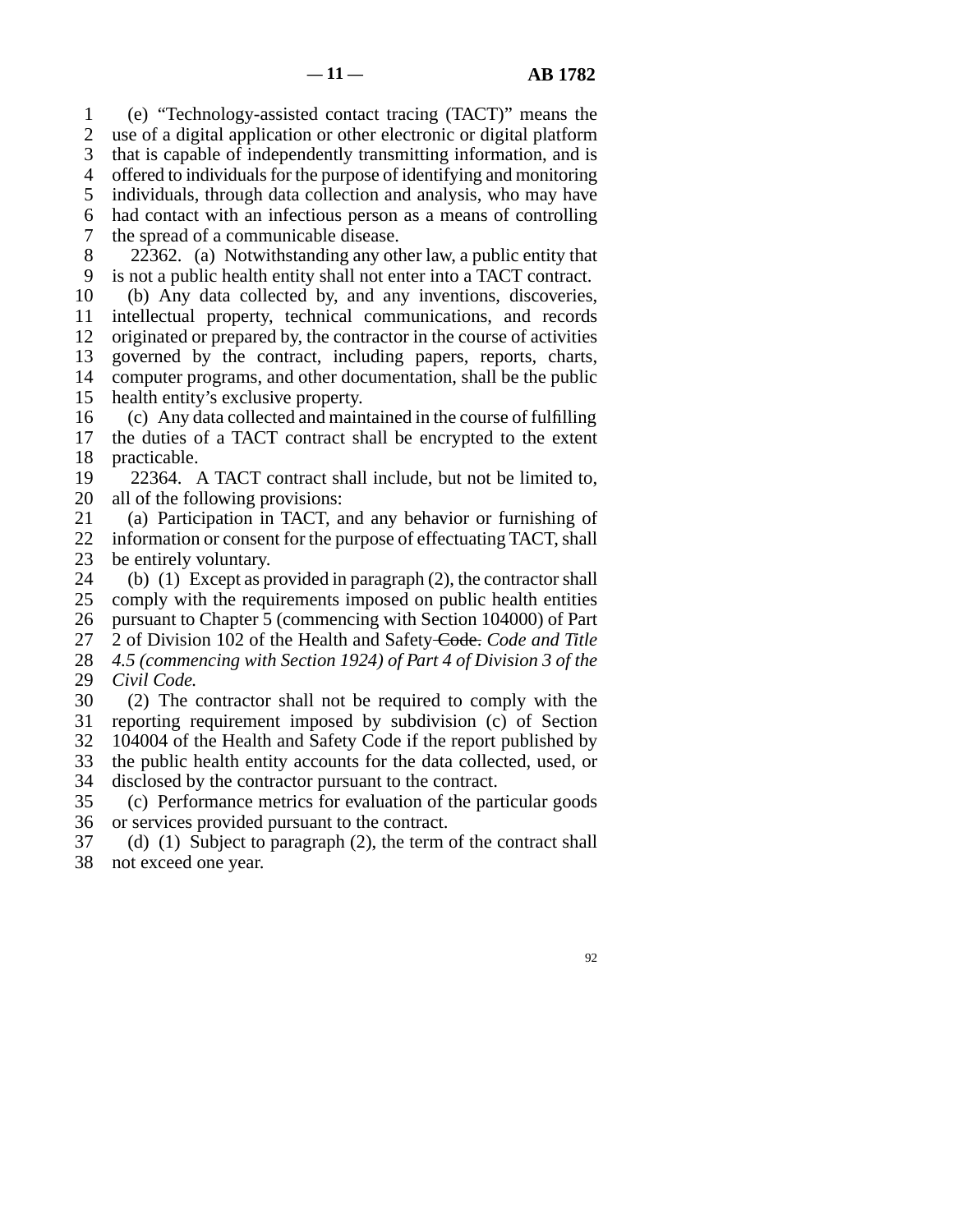line 1 (2) The contract may be renewed for increments of one year or

2 less if the terms of the performance metrics described in subdivision (c) are substantially satisfied. subdivision (c) are substantially satisfied.

4 (e) Limitations on data collection and use.

 line 5 (f) Security and data breach requirements, including both of the 6 following:

7 (1) A contractor shall report a data breach to law enforcement 8 and the public health entity.

9 (2) A contractor shall report a data breach pursuant to Section 10 1798.82 of the Civil Code.

- $\ln$  (g) A contractor shall provide any source code created by the 12 contractor pursuant to a TACT contract to both of the following:
- 
- 13 (1) The public health entity.<br>14 (2) Any entity charged wit  $\lambda$  (2) Any entity charged with oversight of the public health 15 entity's acquisitions, as required by Section 12100.
- $16$  (h) A contract governed by this part shall be deemed a contract
- 17 for the acquisition of information technology goods and services

18 related to information technology projects for purposes of Section 19 12100.

- 20 22366. A TACT contract shall prohibit a contractor from all 21 of the following:
- 22 (a) Collecting data that is not directly necessary for the public<br>23 health purposes enumerated in the contract. health purposes enumerated in the contract.
- 24 (b) Disclosing data collected, used, or maintained pursuant to 25 the contract with any person or entity without the express written the contract with any person or entity without the express written 26 consent of the public health entity and the affirmative consent of 27 any individual whose data would be disclosed.

28 (c) Using data for a purpose other than facilitating contact line 29 tracing for the immediate public health purpose. *purpose or*  30 *implementing TACT system improvements.* 

31 (d) Using data collected pursuant to the contract for a 32 commercial purpose or to obtain anything of value apart from due 33 compensation pursuant to the contract.

 line 34 (e) Associating data collected pursuant to the contract in any 35 way with data otherwise collected or maintained by the contractor 36 for other purposes.

37 (f) Reidentifying or attempting to reidentify deidentified, 38 anonymized, or aggregated data.<br>39 (g) Using or maintaining person

 $(g)$  Using or maintaining personal information collected pursuant

40 to the contract for longer than 60 days from the time of collection.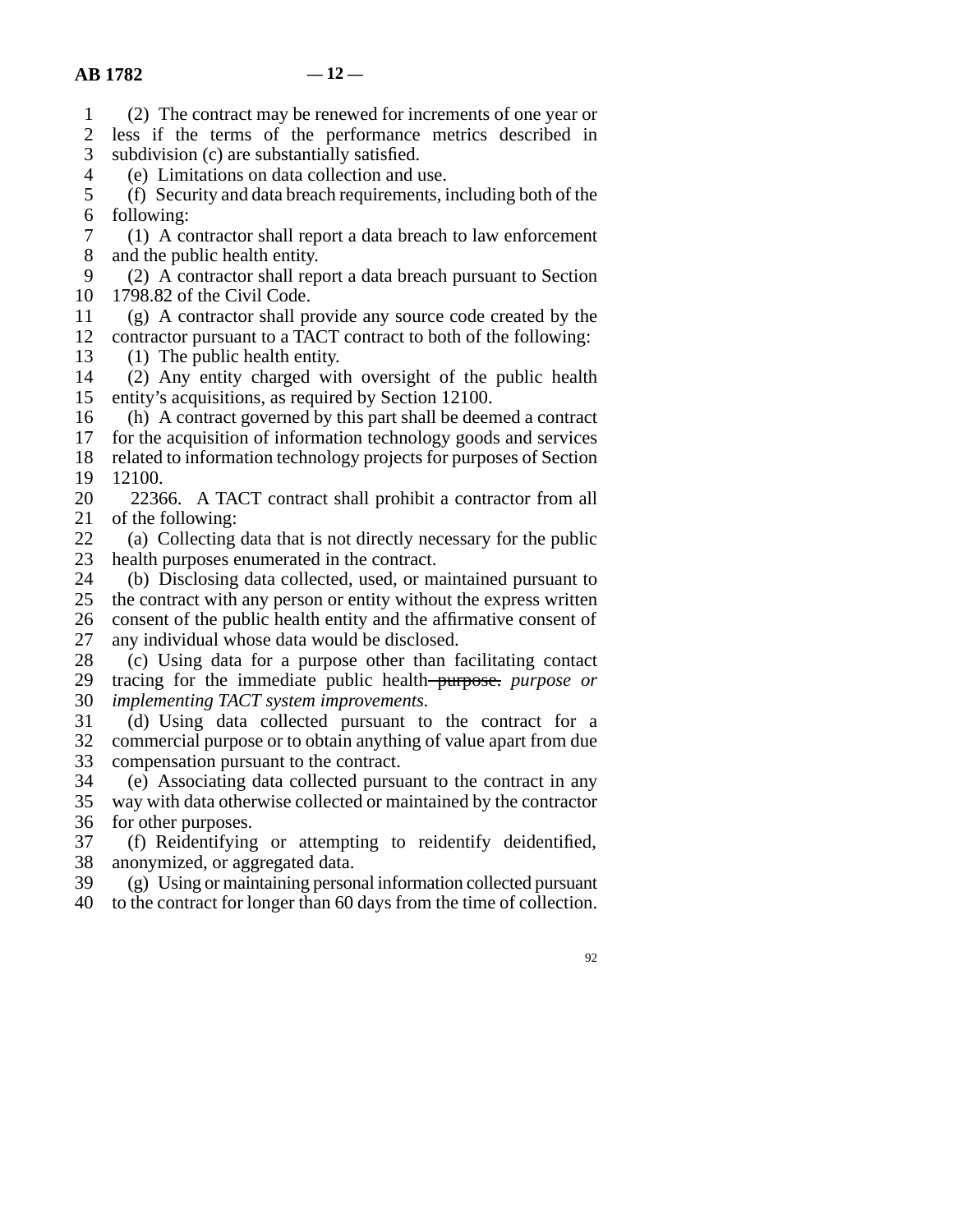line 1 (h) Maintaining data collected pursuant to the contract after the 2 termination or expiration of the contract.

 line 3 *22368. (a) (1) A contractor that violates this part shall be*  line 4 *subject to a judgment for reasonable attorney fees, injunctive relief,*  5 *and the following:* 

 line 6 *(A) If the violation does not directly result in disclosure of data,*  7 *the greater of the following:* 

8 (*i)* Actual damages.

- line 9 *(ii) Statutory damages in an amount not greater than one*  10 *hundred dollars (\$100) for each day that the violation occurred.*
- line 11 *(B) If the violation is not a willful violation, but the violation*  12 *directly results in disclosure of data, the greater of the following:*

13 *(i) Actual damages.* 

- 14 *(ii)* Statutory damages in an amount not greater than one 15 *hundred dollars (\$100) for each violation.*
- 16 (C) If the violation is a willful violation and directly results in 17 *disclosure of data, the greater of the following:*

18 *(i) Actual damages.* 

- 19 *(ii)* Statutory damages in an amount not greater than five 20 *hundred dollars (\$500) for each violation.*
- line 21 *(2) The Attorney General, a district attorney, a city attorney,*  22 *or a member of the public may bring a civil action against a* 23 *contractor for relief pursuant to this subdivision.*
- 24 *(b)* (1) A public entity that violates this part shall be subject to 25 a judgment for reasonable attorney fees, injunctive relief, and the a judgment for reasonable attorney fees, injunctive relief, and the 26 *following:*
- 27 (A) If the violation does not directly result in disclosure of data, 28 *injunctive relief.*
- line 29 *(B) If the violation is not a willful violation, but the violation*  30 *directly results in disclosure of data, actual damages.*
- line 31 *(C) If the violation is a willful violation and directly results in*  line 32 *disclosure of data, the greater of the following:*
- 33 *(i) Actual damages.*
- line 34 *(ii) Statutory damages in an amount not greater than five*  35 *hundred dollars (\$500) for each violation.*
- line 36 *(2) (A) A civil action against a public entity for damages*
- line 37 *pursuant to this subdivision may be brought only by the Attorney*  38 *General, a district attorney, or a city attorney.*
-